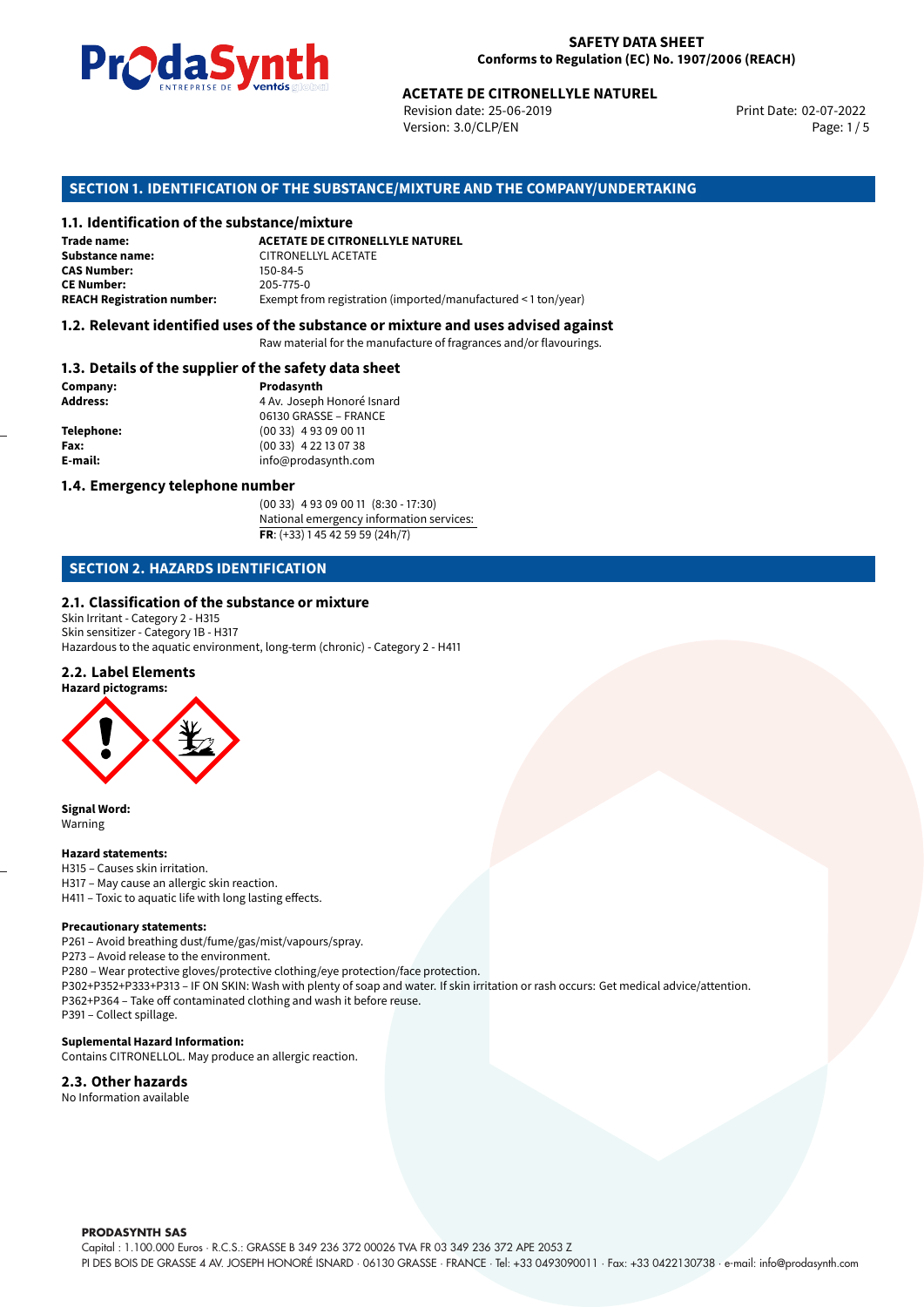

#### **SAFETY DATA SHEET Conforms to Regulation (EC) No. 1907/2006 (REACH)**

## **ACETATE DE CITRONELLYLE NATUREL**<br>
Revision date: 25-06-2019<br>
Print Date: 02-07-2022

Revision date: 25-06-2019 Version: 3.0/CLP/EN Page: 2 / 5

#### **SECTION 3. COMPOSITION/INFORMATION ON INGREDIENTS**

#### **3.1. Substances**

| Chemical name: | CITRONELLYL ACETATE |
|----------------|---------------------|
| CAS number:    | 150-84-5            |
| EC number:     | 205-775-0           |

#### **Hazardous constituents:**

| <b>Chemical Name</b> | % (w/w)       | <b>CAS No</b><br><b>EC No</b> | Classification according to Regulation 1272/2008                    |
|----------------------|---------------|-------------------------------|---------------------------------------------------------------------|
| CITRONELLYL ACETATE  | $\geq$ 50     | 150-84-5<br>205-775-0         | Skin Irrit. 2 - H315<br>Aquatic Chronic 2 - H411                    |
| ' CITRONELLOL        | $>1$ ; $<$ 10 | 106-22-9<br>203-375-0         | Skin Irrit. 2 - H315<br>Eye Irrit. 2 - H319<br>Skin Sens. 1B - H317 |

[See the full text of the hazard statements in section 16.](#page-4-0)

#### **3.2. Mixtures**

Not applicable.

#### **SECTION 4. FIRST-AID MEASURES**

#### **4.1. Description of necessary first aid measures**

| Ingestion:    | Rinse mouth with water.                                                                                               |
|---------------|-----------------------------------------------------------------------------------------------------------------------|
|               | Obtain medical advice.                                                                                                |
|               | Keep at rest. Do not induce vomiting.                                                                                 |
| Eye contact:  | In case of contact with eyes, rinse immediately with plenty of water for at least 15 minutes and seek medical advice. |
| Inhalation:   | Remove person to fresh air and keep at rest.                                                                          |
|               | Seek immediate medical advice.                                                                                        |
| Skin contact: | Take off immediately all contaminated clothing.                                                                       |
|               | Thoroughly wash affected skin with soap and water.                                                                    |
|               | Seek medical attention if symptoms persist.                                                                           |

### **4.2. Most important symptoms and effects, both acute and delayed**

No information available.

#### **4.3. Indication of any immediate medical attention and special treatment needed** No information available.

## **SECTION 5. FIRE-FIGHTING MEASURES**

#### **5.1. Extinguishing Media**

Water spray, carbon dioxide, dry chemical powder or appropriate foam. For safety reasons do not use full water jet.

#### **5.2. Special hazards arising from the substance or mixture**

Known or Anticipated Hazardous Products of Combustion: Emits toxic fumes under fire conditions.

#### **5.3. Advice for firefighters**

High temperatures can lead to high pressures inside closed containers. Avoid inhalation of vapors that are created. Use appropriate respiratory protection. Do not allow spillage of fire to be poured into drains or watercourses. Wear self-contained breathing apparatus and protective clothing.

#### **SECTION 6. ACCIDENTAL RELEASE MEASURES**

#### **6.1. Personal precautions, protective equipment and emergency procedures**

Evacuate surronding areas. Ensure adequate ventilation. Keep unnecessary and unprotected personnel from entering. Do not breathe vapor/spray. Avoid contact with skin and eyes. Information regarding personal protective measures: see section 8.

#### **6.2. Environmental precautions**

To avoid possible contamination of the environment, do not discharge into any drains, surface waters or groundwaters.

#### **PRODASYNTH SAS**

Capital : 1.100.000 Euros · R.C.S.: GRASSE B 349 236 372 00026 TVA FR 03 349 236 372 APE 2053 Z PI DES BOIS DE GRASSE 4 AV. JOSEPH HONORÉ ISNARD · 06130 GRASSE · FRANCE · Tel: +33 0493090011 · Fax: +33 0422130738 · e-mail: info@prodasynth.com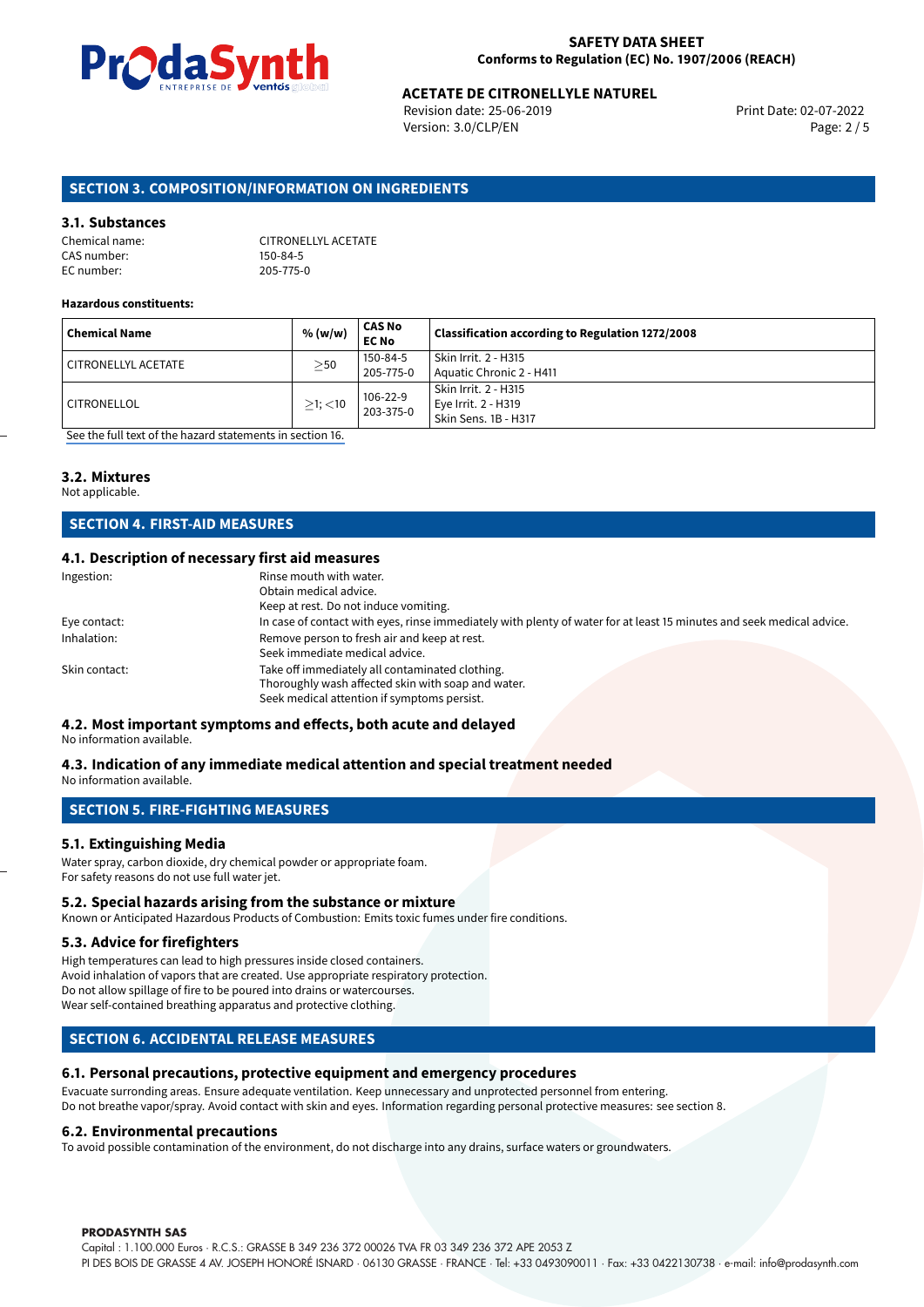

## **ACETATE DE CITRONELLYLE NATUREL**<br>
Revision date: 25-06-2019<br>
Print Date: 02-07-2022

Revision date: 25-06-2019 Version: 3.0/CLP/EN Page: 3 / 5

#### **6.3. Methods and materials for containment and cleaning up**

Cover with an inert, inorganic, non-combustible absorbent material (e.g. dry-lime, sand, soda ash). Place in covered containers using non-sparking tools and transport outdoors. Avoid open flames or sources of ignition (e.g. pilot lights on gas hot water heater). Ventilate area and wash spill site after material pickup is complete.

#### **6.4. Reference to other sections**

Information regarding exposure controls, personal protection and disposal considerations can be found in sections 8 and 13.

#### **SECTION 7. HANDLING AND STORAGE**

#### **7.1. Precautions for safe handling**

Do not store or handle this material near food or drinking water. Do not smoke. Avoid contact with the eyes, skin and clothing. Wear protective clothing and use glasses. Observe the rules of safety and hygiene at work. Keep in the original container or an alternative made from a compatible material.

#### **7.2. Conditions for safe storage, including any incompatibilities**

Store in tightly closed and preferably full containers in a cool, dry and ventilated area, protected from light. Keep away from sources of ignition (e.g. hot surfaces, sparks, flame and static discharges). Keep away from incompatible materials (see section 10).

#### **7.3. Specific end use(s)**

No information available.

#### **SECTION 8. EXPOSURE CONTROLS AND PERSONAL PROTECTION**

#### **8.1. Control parameters**

Components with occupational exposure limits: None known.

#### **8.2. Exposure controls**

| Appropriate engineering controls: | Measures should be taken to prevent materials from being splashed into the body.                                                            |  |  |
|-----------------------------------|---------------------------------------------------------------------------------------------------------------------------------------------|--|--|
|                                   | Provide adequate ventilation, according to the conditions of use. Use a mechanical exhaust if required.                                     |  |  |
| Eye/Face protection:              | Chemical safety goggles are recommended. Wash contaminated goggles before reuse.                                                            |  |  |
| Hand Protection:                  | Chemical-resistant gloves are recommended. Wash contaminated gloves before reuse.                                                           |  |  |
| Body protection:                  | Personal protective equipment for the body should be selected based on the task being performed and the risks<br>involved.                  |  |  |
| Respiratory Protection:           | In case of insufficient ventilation, use suitable respiratory equipment.                                                                    |  |  |
| Environmental exposure controls:  | Emissions from ventilation or process equipment should be checked to ensure they comply with environmental<br>protection legislation.       |  |  |
|                                   | In some cases, filters or engineering modifications to the process equipment will be necessary to reduce emissions to<br>acceptable levels. |  |  |
|                                   |                                                                                                                                             |  |  |

#### **SECTION 9. PHYSICAL AND CHEMICAL PROPERTIES**

#### **9.1. Information on basic physical and chemical properties**

| Appearance:                                    | Liguid                 |  |
|------------------------------------------------|------------------------|--|
| Colour:                                        | Conforms to standard   |  |
| Odour:                                         | Conforms to standard   |  |
| Odour theshold:                                | Not determined         |  |
| pH:                                            | Not determined         |  |
| Melting point/freezing point:                  | Not determined         |  |
| Boling point/boiling range:                    | 233-234                |  |
| Flash point:                                   | $101^{\circ}$ C        |  |
| Evaporation rate:                              | Not determined         |  |
| Flammability:                                  | Not determined         |  |
| Lower flammability/Explosive limit:            | Not determined         |  |
| Upper flammability/Explosive limit:            | Not determined         |  |
| Vapour pressure:                               | Not determined         |  |
| Vapour Density:                                | Not determined         |  |
| Density:<br>$0,883-0,893$ g/mL (20°C)          |                        |  |
| Relative density:                              | $0,883 - 0,893$ (20°C) |  |
| Water solubility:<br><b>INSOLUBLE IN WATER</b> |                        |  |
| Solubility in other solvents:                  | SOLUBLE IN ETHANOL     |  |

#### **PRODASYNTH SAS**

Capital : 1.100.000 Euros · R.C.S.: GRASSE B 349 236 372 00026 TVA FR 03 349 236 372 APE 2053 Z

PI DES BOIS DE GRASSE 4 AV. JOSEPH HONORÉ ISNARD · 06130 GRASSE · FRANCE · Tel: +33 0493090011 · Fax: +33 0422130738 · e-mail: info@prodasynth.com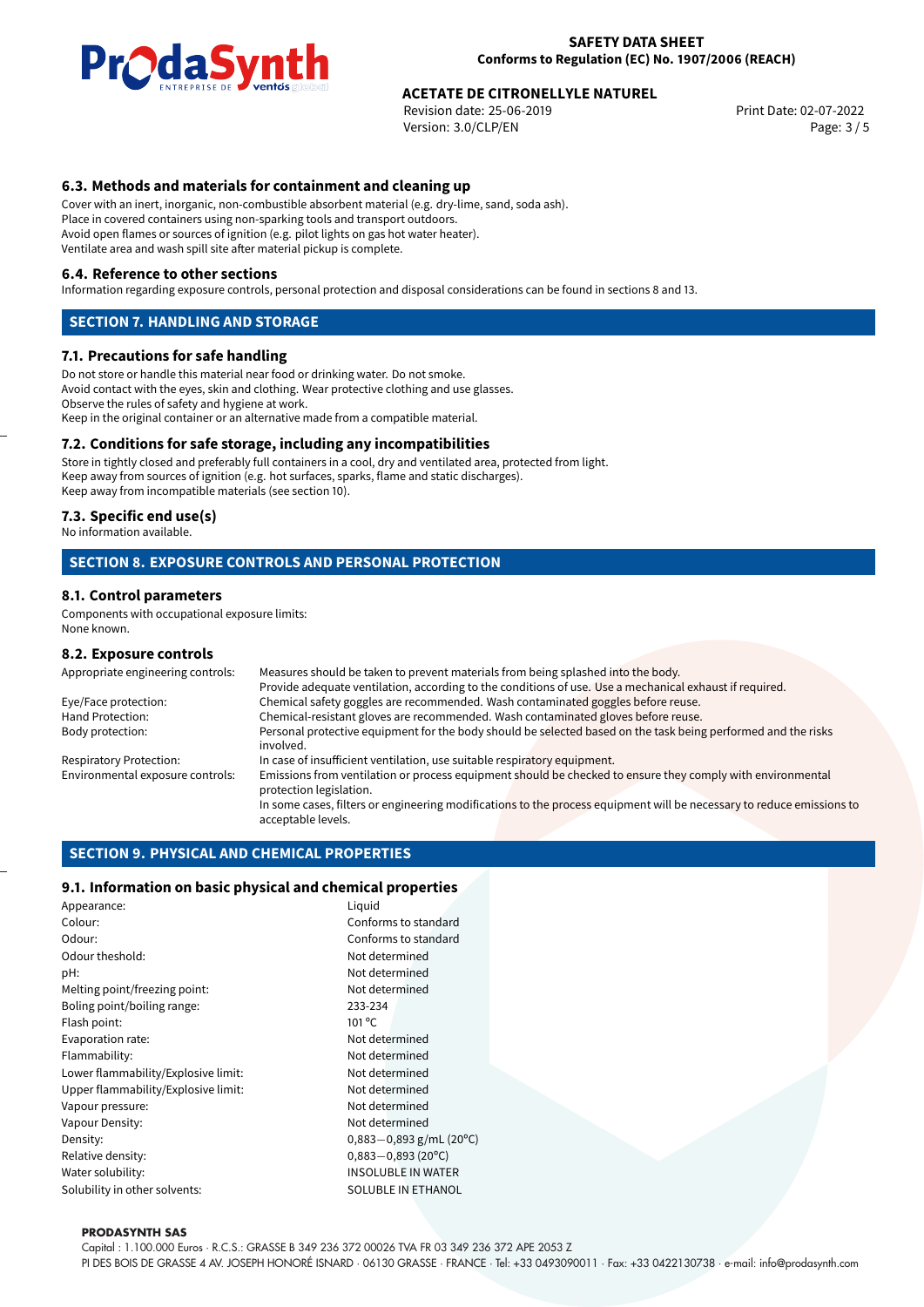

## **ACETATE DE CITRONELLYLE NATUREL**<br>
Revision date: 25-06-2019<br>
Print Date: 02-07-2022

Revision date: 25-06-2019 Version: 3.0/CLP/EN Page: 4 / 5

- Partition coefficient n-octanol/water: Not determined Auto-ignition temperature: Not determined Decomposition temperature: Not determined Viscosity, dynamic: Not determined Viscosity, kinematic: Not determined Explosive properties: Not determined Oxidising properties: Not determined
	-

#### **9.2. Additional information**

No information available.

#### **SECTION 10. STABILITY AND REACTIVITY**

#### **10.1. Reactivity**

No hazardous reactions if stored and handled as prescribed/indicated.

#### **10.2. Chemical stability**

The product is stable if stored and handled as prescribed/indicated.

#### **10.3. Possibility of hazardous reactions**

No hazardous reactions if stored and handled as prescribed/indicated.

#### **10.4. Conditions to Avoid**

Conditions to Avoid: Excessive heat, flame or other ignition sources.

#### **10.5. Incompatible materials**

Avoid contact with strong acids and bases and oxidizing agents.

#### **10.6. Hazardous decomposition products**

During combustion may form carbon monoxide and unidentified organic compounds.

#### **SECTION 11. TOXICOLOGICAL INFORMATION**

#### **11.1. Information on toxicological effects**

| <b>Acute toxicity</b>             | Based on the data available, the criteria for classification are not met. |
|-----------------------------------|---------------------------------------------------------------------------|
| <b>Skin corrosion/irritation</b>  | Causes skin irritation.                                                   |
| Serious eye damage/irritation     | Based on the data available, the criteria for classification are not met. |
| Respiratory or skin sensitisation | May cause an allergic skin reaction.                                      |
| <b>Germ cell mutagenicity</b>     | Based on the data available, the criteria for classification are not met. |
| Carcinogenicity                   | Based on the data available, the criteria for classification are not met. |
| <b>Reproductive toxicity</b>      | Based on the data available, the criteria for classification are not met. |
| <b>STOT-single exposure</b>       | Based on the data available, the criteria for classification are not met. |
| <b>STOT-repeated exposure</b>     | Based on the data available, the criteria for classification are not met. |
| <b>Aspiration hazard</b>          | Based on the data available, the criteria for classification are not met. |

#### **SECTION 12. ECOLOGICAL INFORMATION**

#### **12.1. Toxicity**

**Assessment:**

Toxic to aquatic life with long lasting effects. **Experimental/calculated data:** No information available.

#### **12.2. Degradability**

No information available.

#### **12.3. Bioaccumulative potential**

No information available.

#### **12.4. Soil mobility**

No information available.

#### **12.5. Results of PBT and vPvB assessment**

No information available.

#### **PRODASYNTH SAS**

Capital : 1.100.000 Euros · R.C.S.: GRASSE B 349 236 372 00026 TVA FR 03 349 236 372 APE 2053 Z PI DES BOIS DE GRASSE 4 AV. JOSEPH HONORÉ ISNARD · 06130 GRASSE · FRANCE · Tel: +33 0493090011 · Fax: +33 0422130738 · e-mail: info@prodasynth.com